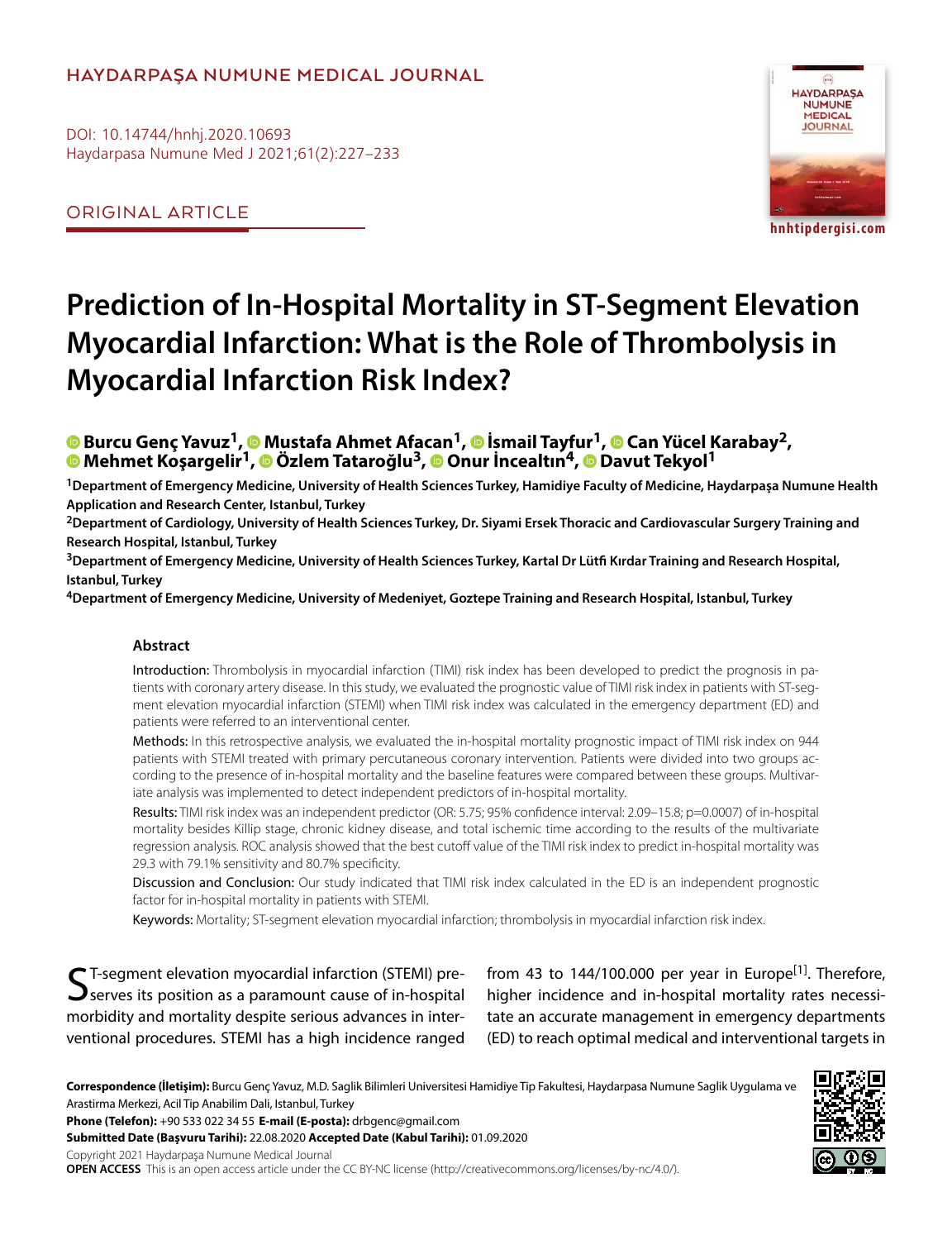these fragile patients. Management of STEMI starts with the accurate designation of the patients with persistent chest pain, other ischemic symptoms and ST-segment elevation in at least two contiguous leads, and continues with revascularization of the infarct related artery as soon as possible<sup>[2]</sup>. Risk stratification has an important role to determine in-hospital and long-term outcomes and should be easily applicable in these patients at the time of the emergency admission.

Several algorithms have been postulated with the aim of predicting in-hospital outcomes in patients with STEMI. Thrombolysis in myocardial infarction (TIMI) risk score, Syntax I score, Syntax II score, and GRACE risk score have been reported to be independent predictors on in-hospital outcomes in STEMI<sup>[3-6]</sup>. While these aforementioned scores have a prognostic value, a score rapidly obtainable in an ED is still needed to assess the prognosis of the patients with STEMI. TIMI risk index, calculated using the equation (heart rate X [age/10]2)/systolic blood pressure, corresponds the feasible risk stratification in patients with STEMI. The TIMI risk index has been tested in more than 150.000 patients with STEMI from the National Registry of Myocardial İnfarction -3 and -4 databases<sup>[7]</sup>. However, there is lack of evidence in regard to predictive value of TIMI risk index in patients with STEMI when calculated by emergency medicine specialists. Thus, the aim of this study was to assess the prognostic value of TIMI risk index for in-hospital mortality in patients with STEMI, calculated in an ED before referral to the same tertiary center.

## **Materials and Methods**

#### **Sample and Study Design**

From January 2014 to January 2017, 944 patients who diagnosed as acute STEMI and underwent primary percutaneous coronary intervention (PPCI), evaluated in two different tertiary central ED, one of which was a referral tertiary center for angiography were enrolled in our retrospective study. Inclusion criteria were (1) men or women, over 18 years old; (2) diagnosis of STEMI at ED admission; and (3) transfer to the catheterization laboratory within 12 h after symptom onset and underwent PPCI. Patients with missing variables and who were not eligible to calculate TIMI risk index were excluded to provide standardization and to test the effect of TIMI risk index on in-hospital mortality. The Local Ethical Committee of Our hospital approved the study protocol.

Baseline demographic characteristics and related clinical information were obtained from each patient at the time

of ED admission. Transthoracic echocardiography was performed using a Vivid 7 system (GE Vingmed Ultrasound AS, Horten, Norway) to study patients by an expert on cardiovascular imaging. Left ventricular ejection fraction was calculated using Simpson method.[8] A standard 12-lead ECG (Schiller, Cardiovit AT-10 plus) (filter 150Hz, 25 mm/s, 10 mm/mV) was obtained from all patients prior to PPCI.

Angiography was performed using non-ionic [Omnipaque 300 (ioheksol)] contrast dye in all patients. ADP-receptor blockers were given as a loading dose and the type of antiplatelet agent added to acetylsalicylic acid was left to the interventional cardiologist and the drugs administered during and after hospitalization according to the European Society of Cardiology Guidelines<sup>[9]</sup>. The duration and pressure of balloon inflation, the number of inflations, and the choice of interventional equipment, including balloon and stent, were left to the discretion of the interventional cardiologist performing the procedure.

The study population was divided into quartiles according to calculated log TIMI risk index on ED admission. The study population was also divided into two according to all cause in-hospital mortality through the STEMI hospitalization.

#### **Definitions**

In-hospital mortality was defined as death from any cause during hospitalization. Hypertension (HT) was defined as systolic pressure greater than 140 mmHg, or diastolic pressure greater than 90 mm Hg or previously diagnosed HT. Diabetes mellitus (DM) was defined as use of insulin or antidiabetic agents in the patient's medical history or a fasting glucose level greater than 126 mg/dL STEMI was defined according to the European Society of Cardiology Guidelines<sup>[10]</sup>. TIMI risk index was calculated using the equation (heart rate X [age/10]2)/systolic blood pressure.

#### **Statistical Analysis**

Quantitative variables are expressed as mean (± standard deviation) or median (interquartile range) and categorical variables were expressed as perfect (number). The distribution of variables was assessed by histogram plot and Kolmogorov–Smirnov test. After preliminary screening of data, we identified the prior candidate predictors of in-hospital mortality (TIMI risk index, sex, HT, chronic renal failure, etc.) based on clinical evidence, clinical expertise, and literature search. All predictors were assessed at the time of admission. In-hospital observed survival was the primary endpoint. Building of the risk model was conducted according to the transparent reporting of a multivariable prediction model for Individual Prognosis Or Diagnosis guidelines. We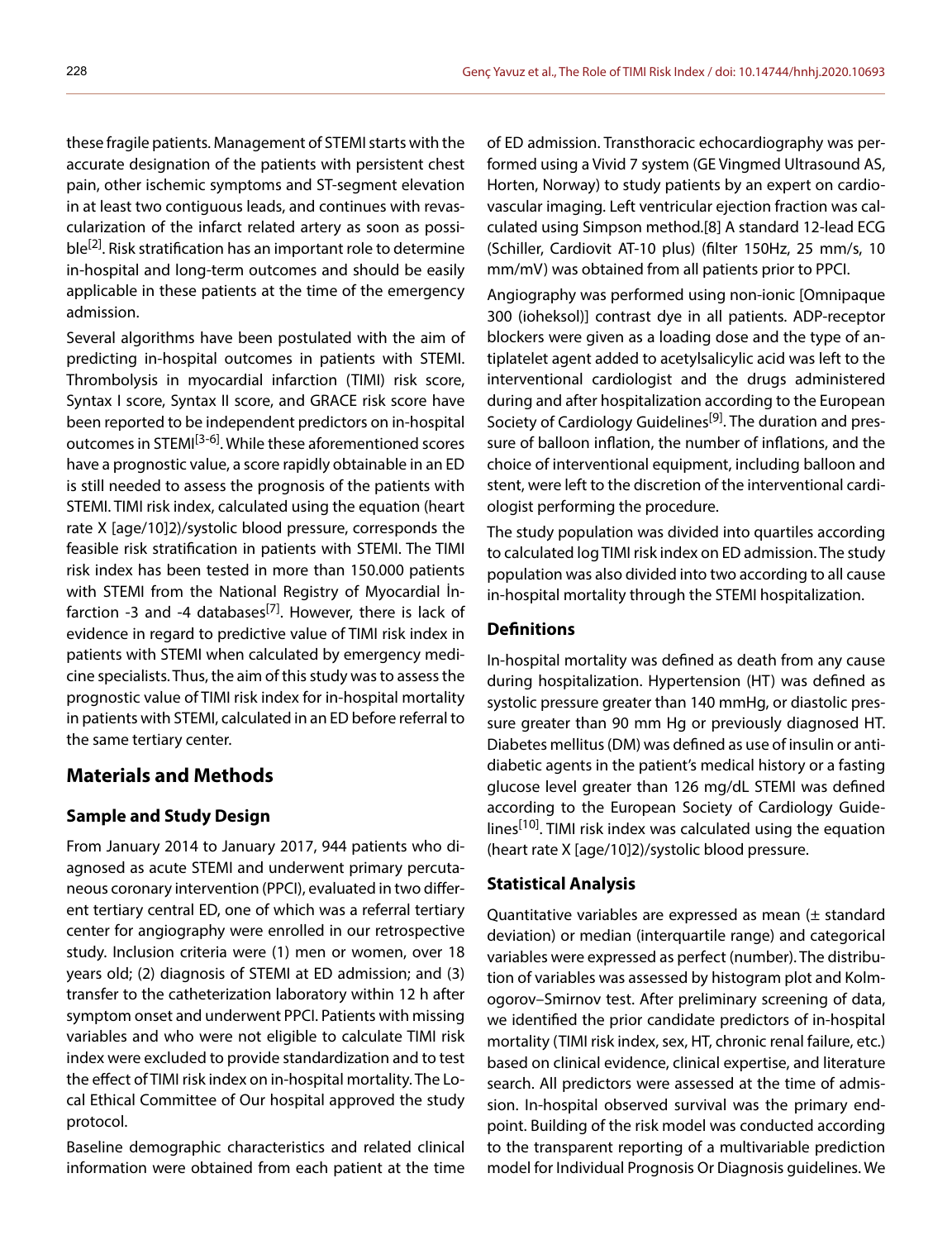used multivariable logistic regression models to examine the independent association of each pre-specified variables with the in-hospital survival. Regression models are also presented with results reported as odds ratio (OR) and 95% confidence interval (CI). While presenting baseline characteristics for TIMI risk index, TIMI risk index quartiles were used. Since TIMI risk index had significant right-skewed dispersion, continuous variables were classified following calculation of log TIMI risk index. Numerical variables were inserted to model as flexible smooth parameters with the aid of restricted cubic spine. Relative importance of each predictor in the models was estimated with partial  $\chi^2$  value for each predictor divided by the model's total  $\chi^2$ , which estimates the independent contribution of the predictor to the variance of the outcome. After TIMI risk index was detected as an independent predictor of in-hospital mortality in logistic regression model, the relationship between TIMI risk index and in-hospital mortality was analyzed with ROC curve analysis since the frequency of missing data for all variables <10%, multiple imputation was not performed. All analyses were conducted with R statistical software (version 3.5.0). All tests were two-tailed and p<0.05 was considered statistically significant.

#### **Results**

Nine hundred and forty-four patients with STEMI enrolled in our study. The average age was 60.1±12.9 years. About 71.5% (675) of the participants were male and 47.7% (451) were smokers. All types of STEMI were included and the most common type of STEMI was İnferior STMI with 38.6%.

Patients were divided into quartiles according to the log TIMI risk indices, below 2.66 was grouped as Q1, 2.66–3.02 as Q2, 3.02–3.41 as Q3 and higher than 3.41 as Q4. TIMI risk index of the study population was significantly rightskewed thus log TIMI risk index was used for classification. The histograms of TIMI risk index and log TIMI risk index of the study population presented are as shown in Figure 1. Comparison of demographic and clinical characteristics of patients according to quartiles of calculated log TIMI risk index are shown in Table 1. The patients in Q4 were older, had more frequency of diabetes, chronic renal failure, and HT (p<0.001, p<0.001, p<0.001, and p<0.001, respectively). The patients in Q1 had notably higher systolic and diastolic blood pressure and lower heart rate (p<0.001, p<0.001, and p<0.001, respectively).

In-hospital mortality rate was 10.6% in patients with STEMI in the study. Comparison of demographic and clinical characteristics of patients, according to incidence of in-hospital mortality, is shown in Table 2. In-hospital mortality group was significantly older, had had higher more frequency of DM, HT and chronic kidney disease (p<0.001, p<0.001, p=0.014, and p<0.001, respectively). Diastolic and systolic blood pressures were lower and heart rate was higher in inhospital (+) group when compared to survivors (p<0.001, p<0.001, and p<0.001, respectively). In adjusted analysis, OR was significantly increased for in-hospital mortality in patients with higher TIMI risk index (OR=17, 95% CI 10–30, p<0.0001). According to the results of the multivariate regression analysis, TIMI risk index was an independent predictor (OR: 5.75; 95% CI: 2.09–15.8; p=0.0007) of in-hospital



**Figure 1.** The histograms of thrombolysis in myocardial infarction (TIMI) risk index and log TIMI risk index of the study population.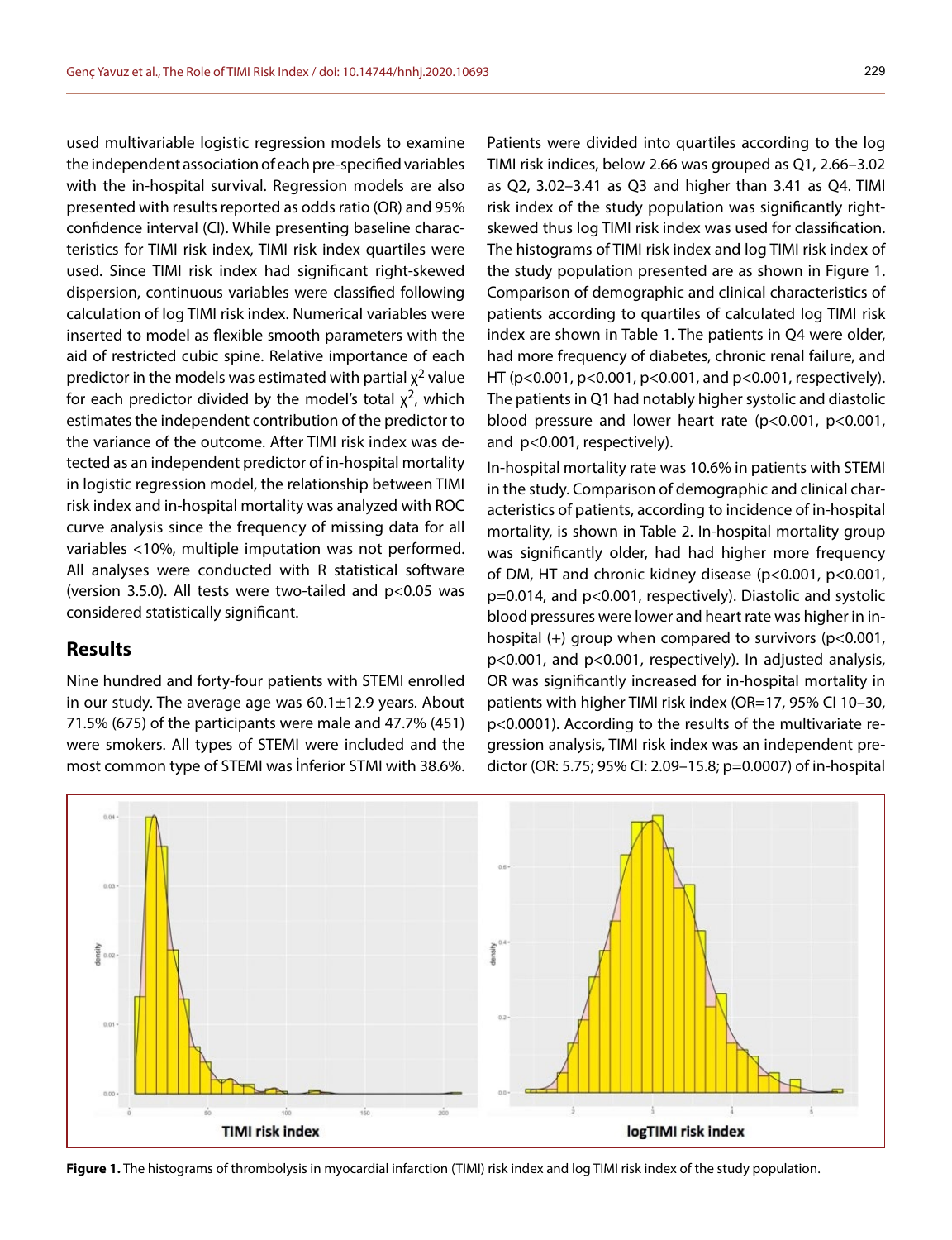**Table 1.** Comparison of demographic and clinical characteristics of patients according to quartiles of calculated log TIMI risk index. Continuous variables are presented as mean±SD. Nominal variables presented as frequency (%)

|                                 | $Q1(n=236)$    | $Q2 (n=236)$   | $Q3(n=236)$    | $Q4(n=236)$     | p       |
|---------------------------------|----------------|----------------|----------------|-----------------|---------|
| Age, year                       | $46.9 \pm 7.6$ | $56.3 \pm 6.6$ | $63.6 \pm 8.2$ | $73.7 \pm 10.0$ | < 0.001 |
| Gender, male                    | 194 (82)       | 189 (80)       | 168(71)        | 124 (52)        | < 0.001 |
| Smoking                         | 162 (68)       | 137 (58)       | 100(42)        | 52 (22.4)       | < 0.001 |
| Diabetes mellitus               | 39 (16)        | 51 (21)        | 62(26)         | 93 (39)         | < 0.001 |
| Hypertension                    | 73 (31)        | 73 (31)        | 119 (50)       | 137 (58)        | < 0.001 |
| Heredity                        | 95 (40)        | 68 (28)        | 47 (20)        | 22(9)           | < 0.001 |
| Killip class $\geq$ 2           | 6(2)           | 14(5)          | 21(8)          | 63 (26)         | < 0.001 |
| Cerebrovascular disease         | 5(2)           | 9(3)           | 8(3)           | 22(9)           | 0.006   |
| Previous myocardial infarction  | 44 (18)        | 42 (17)        | 47 (19)        | 51(21)          | 0.689   |
| Atrial fibrillation             | 0(0)           | 0(0)           | 3(1)           | 11(4)           | < 0.001 |
| Chronic kidney disease          | 2(1)           | 4(2)           | 11(4)          | 25(11)          | < 0.001 |
| Revascularization               | 172 (72)       | 175 (74)       | 170 (72)       | 169 (72)        | 0.986   |
| Total ischemic time, minute     | 150 (80-270)   | 180 (90-360)   | 240 (135-540)  | 270 (155-900)   | < 0.001 |
| Pain-to-door time, minute       | 60 (30 - 150)  | 60 (30-150)    | 90 (30-360)    | 150 (60-720)    | < 0.001 |
| Door-to-balloon time, minute    | 73 (30-143)    | 60 (30-140)    | 90 (30-180)    | 100 (30-180)    | 0.016   |
| Systolic blood pressure, mm Hq  | $146 + 28$     | $140 + 29$     | $134 \pm 28$   | $119 + 31$      | < 0.001 |
| Diastolic blood pressure, mm Hq | $84 + 17$      | $79 + 15$      | $75 + 15$      | $68 + 16$       | < 0.001 |
| Heart rate, beats per minute    | $73 + 16$      | $77 + 17$      | $83 + 19$      | $98 + 23$       | < 0.001 |

**Table 2.** Comparison of demographic and clinical characteristics of patients according to incidence of in-hospital mortality. Continuous variables are presented as mean±SD. Nominal variables presented as frequency (%)

|                                 | In-hospital mortality $(-)$ (n=843) | In-hospital mortality $(+)$ (n=101) | p       |
|---------------------------------|-------------------------------------|-------------------------------------|---------|
| Age, year                       | $58.8 \pm 12.1$                     | $69.7 \pm 14.7$                     | < 0.001 |
| Gender, male                    | 683 (81)                            | 63 (62)                             | < 0.001 |
| Smoking                         | 648 (76)                            | 39 (38)                             | < 0.001 |
| Diabetes mellitus               | 221 (26)                            | 42 (41)                             | < 0.001 |
| Hypertension                    | 384 (45)                            | 58 (57)                             | 0.014   |
| Heredity                        | 254 (30)                            | 6(5)                                | < 0.001 |
| Killip class $\geq$ 2           | 47(6)                               | 67(7)                               | < 0.001 |
| Cerebrovascular disease         | 37(4)                               | 12(11)                              | < 0.001 |
| Previous myocardial infarction  | 169 (20)                            | 33 (32)                             | 0.002   |
| Atrial fibrillation             | 14(2)                               | 2(2)                                | 0.712   |
| Chronic kidney disease          | 27(3)                               | 21 (20)                             | < 0.001 |
| Revascularization               | 684 (81)                            | 77 (76)                             | 0.037   |
| Total ischemic time, minute     | 180 (105-420)                       | 570 (240-3240)                      | < 0.001 |
| Pain-to-door time, minute       | 60 (30-180)                         | 180 (60-1440)                       | < 0.001 |
| Door-to-balloon time, minute    | $90(30-163)$                        | 100 (40-240)                        | 0.199   |
| Systolic blood pressure, mm Hg  | $137 + 28$                          | $106 + 36$                          | < 0.001 |
| Diastolic blood pressure, mm Hg | $78 + 16$                           | $62 + 18$                           | < 0.001 |
| Heart rate, beats per minute    | $81 + 19$                           | $96 + 27$                           | < 0.001 |
| Ejection fraction               | $47 + 10$                           | $32 + 11$                           | < 0.001 |
| TIMI risk index                 | 19.3 (13.8-22.4)                    | 44.7 (31.2–62.5)                    | < 0.001 |
| Log TIMI risk index             | $2.9 + 0.5$                         | $3.7 + 0.5$                         | < 0.001 |

mortality besides Killip stage (OR: 3.07; 95% CI: 2.04–4.65; p<0.0001), chronic kidney disease (OR: 4.28; 95% CI: 1.25– 14.7; p=0.020), and total ischemic time (OR: 1.002; 95% CI:

1.000–1.004; p=0.024) (Table 3). The relation of log odds of in-hospital mortality with TIMI risk index was presented as shown in Figure 2. Furthermore, the importance of each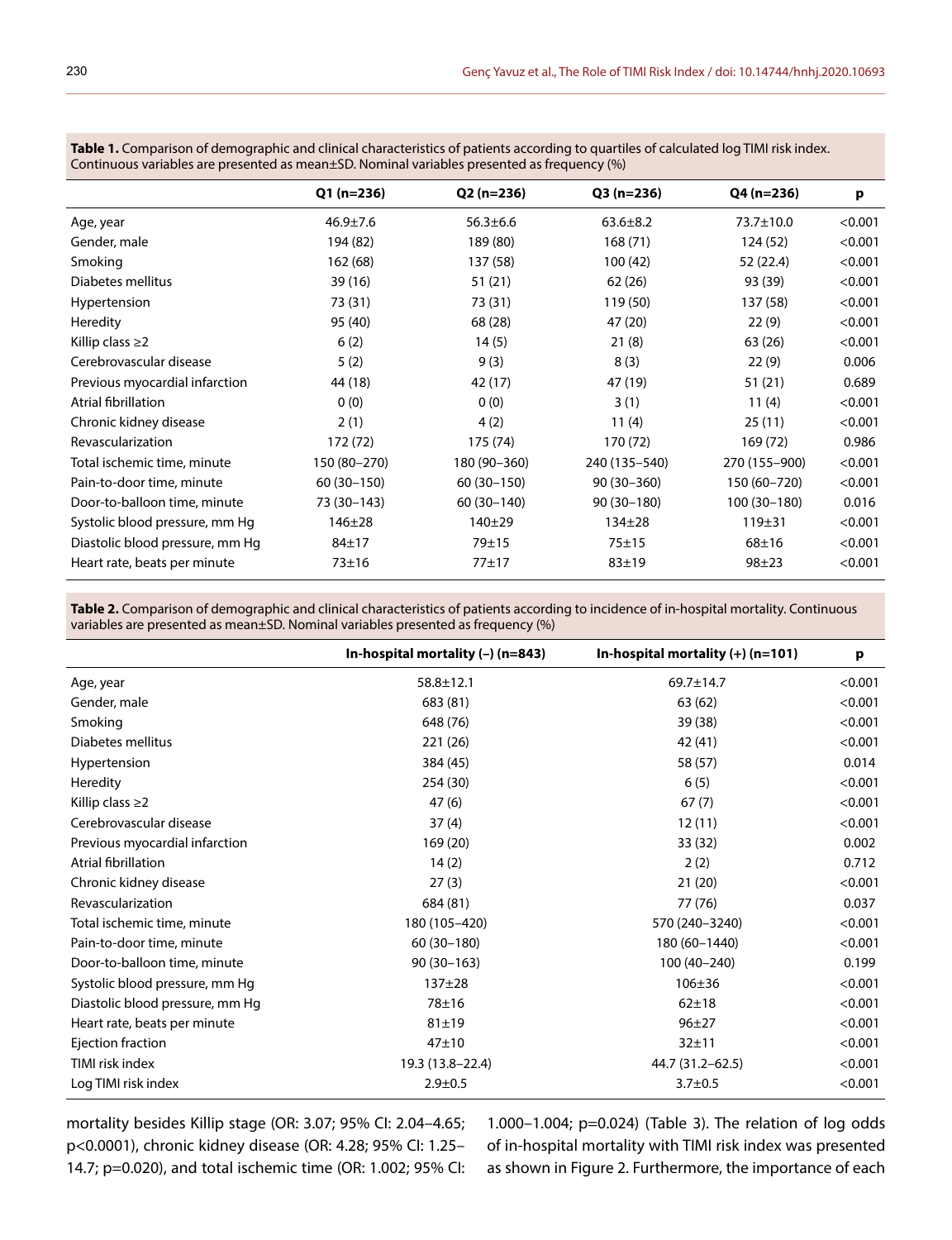**Table 3.** Multivariate logistic regression analyses independent relationship between analyses between in-hospital mortality and demographic and clinical characteristics of patients

|                                | Adjusted OR, 95% CI | р        |
|--------------------------------|---------------------|----------|
| TIMI risk index                | 5.75 (2.09-15.8)    | 0.0007   |
| Gender, female                 | $0.91(0.25 - 3.30)$ | 0.892    |
| Diabetes mellitus              | $0.91(0.29 - 2.83)$ | 0.875    |
| Total ischemic time            | 1.002 (1.000-1.004) | 0.024    |
| Hypertension                   | $0.89(0.28 - 2.78)$ | 0.843    |
| Previous myocardial infarction | 1.20 (0.14-9.99)    | 0.865    |
| Revascularization              | $0.89(0.32 - 2.50)$ | 0.830    |
| Chronic kidney disease         | $4.28(1.25 - 14.7)$ | 0.020    |
| Smoking                        | $1.01(0.48 - 2.13)$ | 0.972    |
| Killip class                   | $3.07(2.04 - 4.65)$ | < 0.0001 |

CI: Confidence interval.



**Figure 2.** The relation of log odds of in-hospital mortality with thrombolysis in myocardial infarction risk index.

predictor in our model was calculated as the proportion of explainable outcome variation contributed by each predictor is presented in Figure 3 (variable importance). ROC analysis showed that the best cutoff value of the TIMI risk index to predict in-hospital mortality was 29.3 with 79.1% sensitivity and 80.7% specificity (AUC: 0.85; 95% CI: 0.81– 0.90; p<0.001), as shown in Figure 4.

## **Discussion**

Data considering the association of the TIMI risk index calculated by emergency medicine specialists and in-hospital mortality in STEMI was limited. Our in-hospital follow-up



**Figure 3.** The importance of each predictor in our model.



**Figure 4.** Cutoff value of the thrombolysis in myocardial infarction risk index to predict in-hospital mortality.

study evaluating TIMI risk index in patients with STEMI revealed TIMI risk index as an independent prognostic factor for prediction of in-hospital mortality. Moreover, total ischemic time, chronic kidney disease, and Killip class were also demonstrated to be additional independent predictors of in-hospital mortality in patients with STEMI.

TIMI risk index includes three vital parameters have been already tested for prognostic purposes individually. Even though age has not been demonstrated as an independent predictor of in-hospital mortality in several studies, it also appears as a contributing factor for risk scores such as TIMI risk score and GRACE score<sup>[11,12]</sup>. Similarly, in our study,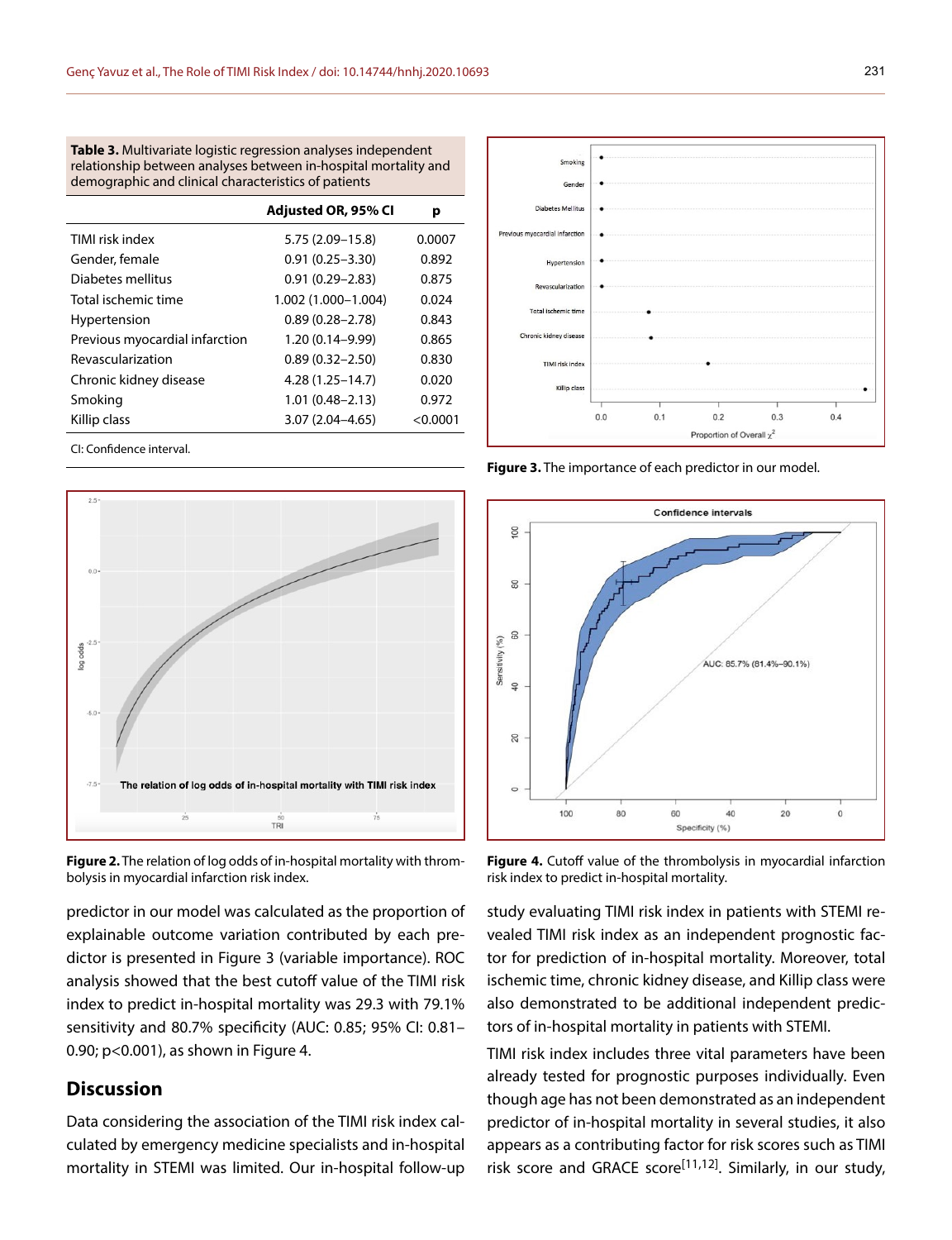age was not demonstrated to be an independent in-hospital mortality predictor. On the other hand, when included in the calculation of TIMI risk index, age contributed the higher sensitivity and specificity of TIMI risk index to predict in-hospital mortality. Considering systolic blood pressure, it has been reported to be an independent predictor of in-hospital mortality in different cohort of patients with STEMI<sup>[13,14]</sup>. As a matter of fact, cardiogenic shock, which is characterized with a fatal myocardial contractile deterioration causing failure to provide sufficient cardiac output, includes decreased systolic blood pressure and during the course of STEMI, cardiogenic shock is classified as Killip-4 presentation with the worst outcomes<sup>[15]</sup>. Accordingly in--hospital mortality in STEMI has been strictly associated with the increased admission heart rate, especially in heart rate ≥90 beat per minute<sup>[16]</sup>. TIMI risk index has been correlated with in-hospital mortality with the significant effect of these prognostic components in a previous study<sup>[7]</sup>. In our study, following the calculation of TIMI risk index in the ED and referral of patients to a tertiary center, TIMI risk index with its unsophisticated structure was proved to be a powerful independent predictor of in-hospital mortality.

Door-to-balloon time is an important benchmark to improve the in-hospital outcomes in patients with STEMI. Door-to-balloon time less than ≤90 min has been linked improved short-term outcomes in patients with STEMI<sup>[17]</sup>. In our study, there was no difference in regard to door-toballoon time between the patients when grouped according to the in-hospital mortality. Since there was a standard procedure applied to patients with STEMI in our ED during the referral process, it was impossible to see the effect of door-to-balloon time in multivariable analysis. All of the patients were referred to the same hospital from our ED thus limiting the confounding effect of door-to-balloon time.

As a result of multiple contributing factors, our data suggest TIMI risk index to be a simple, feasible, and clinically applicable tool for rapid risk stratification in patients with STEMI. The strength of TIMI risk index originates from its components can be calculated in all ED without increasing the workload.

#### **Study Limitations**

The current study has several limitations. First of all, the fact that the study was retrospective and not multi-centered is an important limitation. However, it was performed in two high-volume EDs and all consecutive patients meeting the criteria were included, thereby limiting selection bias. Second, there is a lack of data in regard to the amount of laboratory parameters of the patients. Third, data were limited to compare in-hospital major adverse cardiac events.

## **Conclusion**

There is lack of evidence in regard to predictive value of TIMI risk index in patients with STEMI when calculated by emergency medicine specialists; however, our study indicated that TIMI risk index is an independent prognostic factor for in-hospital mortality of patients with STEMI treated with primary PCI. In metropolises such as Istanbul, multiple STEMI patients may apply to pre-hospital transfer and emergency services at the same time. The TIMI risk index can be used to determine the priority for referral to these cases. This makes the TIMI risk index useful for both emergency medical professionals and paramedics in the field.

**Ethics Committee Approval:** Haydarpasa Numune Health Application and Research Center Ethics Committee (Approval No: HNEAH-KAEK 2019/160, Approval Date: 02.12.2019).

**Peer-review:** Externally peer-reviewed.

**Authorship Contributions:** Concept: B.G.Y., M.A.A., C.Y.K.; Design: B.G.Y., M.A.A., C.Y.K., İ.T.; Data Collection or Processing: B.G.Y., M.A.A., C.Y.K., İ.T.; Analysis or Interpretation: B.G.Y., M.A.A., C.Y.K., İ.T.; Literature Search: M.K., Ö.T., O.İ, D.T.; Writing: B.G.Y., M.A.A., C.Y.K.

**Conflict of Interest:** None declared.

**Financial Disclosure:** The authors declared that this study received no financial support.

### **References**

- 1. Widimsky P, Wijns W, Fajadet J, de Belder M, Knot J, Aaberge L, et al. Reperfusion therapy for ST elevation acute myocardial infarction in Europe: Description of the current situation in 30 countries. Eur Heart J 2010;31:943–5[7. \[CrossRef\]](https://doi.org/10.1093/eurheartj/ehp492)
- 2. Kristensen SD, Laut KG, Fajadet J, Kaifoszova Z, Kala P, Di Mario C, et al. Reperfusion therapy for ST elevation acute myocardial infarction 2010/2011: Current status in 37 ESC countries. Eur Heart J 2014;35:1957–7[0. \[CrossRef\]](https://doi.org/10.1093/eurheartj/ehu333)
- 3. Gevaert SA, De Bacquer D, Evrard P, Convens C, Dubois P, Boland J, et al. Gender, TIMI risk score and in-hospital mortality in STEMI patients undergoing primary PCI: Results from the Belgian STEMI registry. Eurointervention 2014;9:1095–101.
- 4. Brown AJ, McCormick LM, Gajendragadkar PR, Hoole SP, West NE. Initial SYNTAX score predicts major adverse cardiac events after primary percutaneous coronary intervention. Angiology 2014;65:408–[12. \[CrossRef\]](https://doi.org/10.1177/0003319713483542)
- 5. Hayıroğlu Mİ, Keskin M, Uzun AO, Bozbeyoglu E, Yıldırımturk O, Kozan O, et al. Predictive value of SYNTAX score II for clinical outcomes in cardiogenic shock underwent primary percutaneous coronary intervention; a pilot study. Int J Cardiovasc Imaging 2018;34:329–[36. \[CrossRef\]](https://doi.org/10.1007/s10554-017-1241-9)
- 6. Cerqueira AM Jr., Pereira LG, Souza TM, Correia VC, Alexandre FK, Gabriella SS, et al. Prognostic accuracy of the GRACE Score in octogenarians and nonagenarians with acute coronary syndromes. Arq Bras Cardiol 2018;110:24-9[. \[CrossRef\]](https://doi.org/10.5935/abc.20170175)